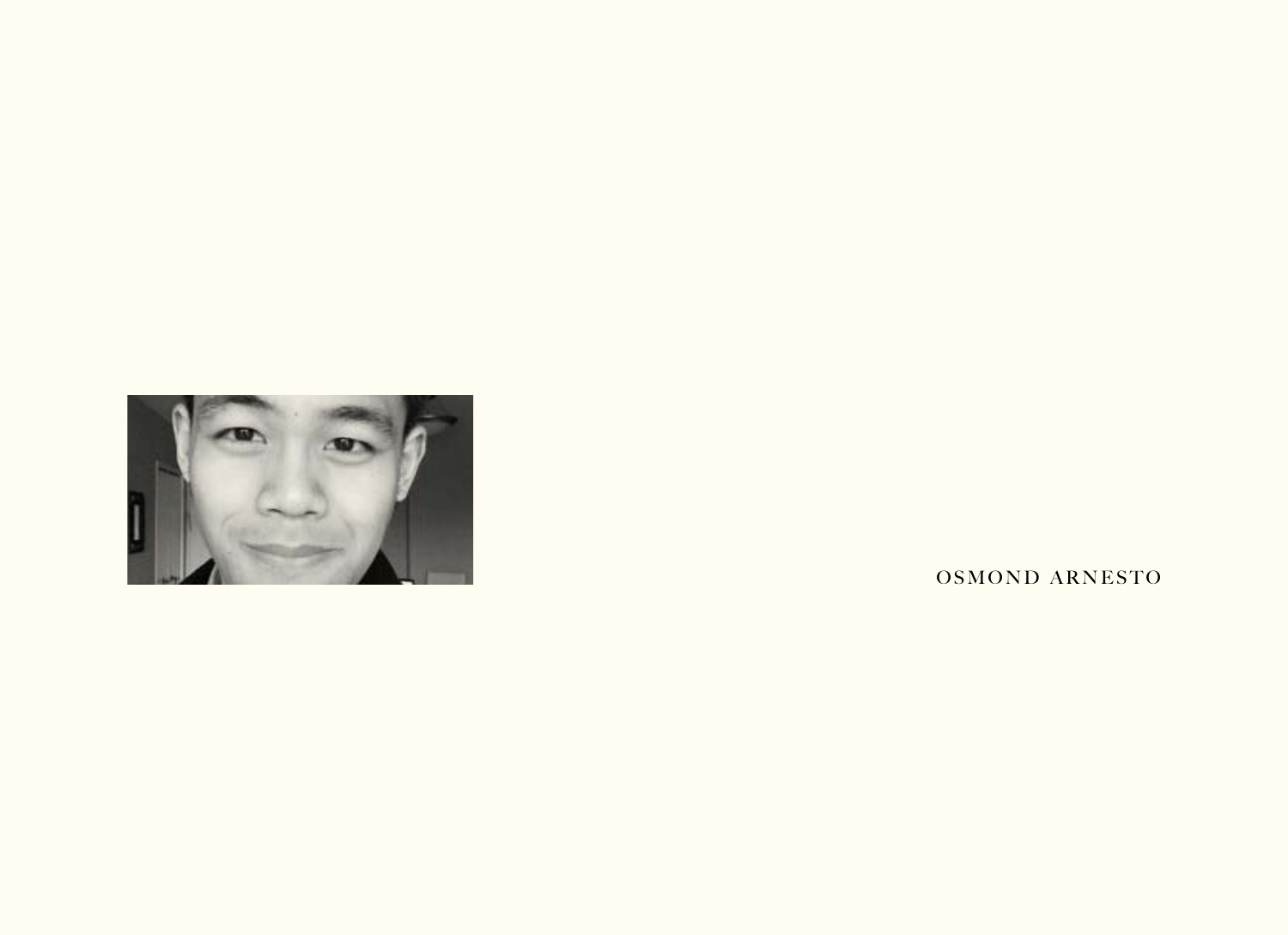## Interview with Osmond Arnesto THE BACON REVIEW

## Bond-of choice..

Christopher Walken can do no wrong in my eyes. And as Max Zorin you got about as 1980's overdone as you could get. We're talking mustache twirling with a bloody heroin needle with Duran Duran playing in the background overdone.

TBR: I listed that Fatboy Slim video as artistic inspiration just days ago. Awesome. Where are you writing, now, and generally?

If I could dance like that man, half of my problems would be solved. When the writing's good, it's happening in the blurry space between late night and early morning. Whether it's a parking lot structure or a campus computer lab - or more recently my friend's apartment - keystrokes and the odd bump in the night get to be my only soundtrack if I can help it.

TBR: So dashing through underlighting, scribbling in corners with no sound. What keeps you occupied during those hours when you aren't putting pen to pape?

TBR: Let's literature for a spell. Have to change gears. Do you like comics?

Actually, yes. Not the most hardcore fan, though. I couldn't tell you every author Batman's gone through. Neil Gaiman's *Sandman* is at the top of the list though. *Swamp Thing*. *Watchmen*..

TBR: 'The most hardcore fan' -- you are of:

That's a tough one. I'd say I'm spread a little thinly interest-wise. Movies, music, theater. Not very much room for specialization. Or commitment if you like a cynical connotation to things. There's somewhat of a thing for the James Bond flicks though.

TBR: Particular favorites in that arena? the bondage? more interested in your villain-of-choice than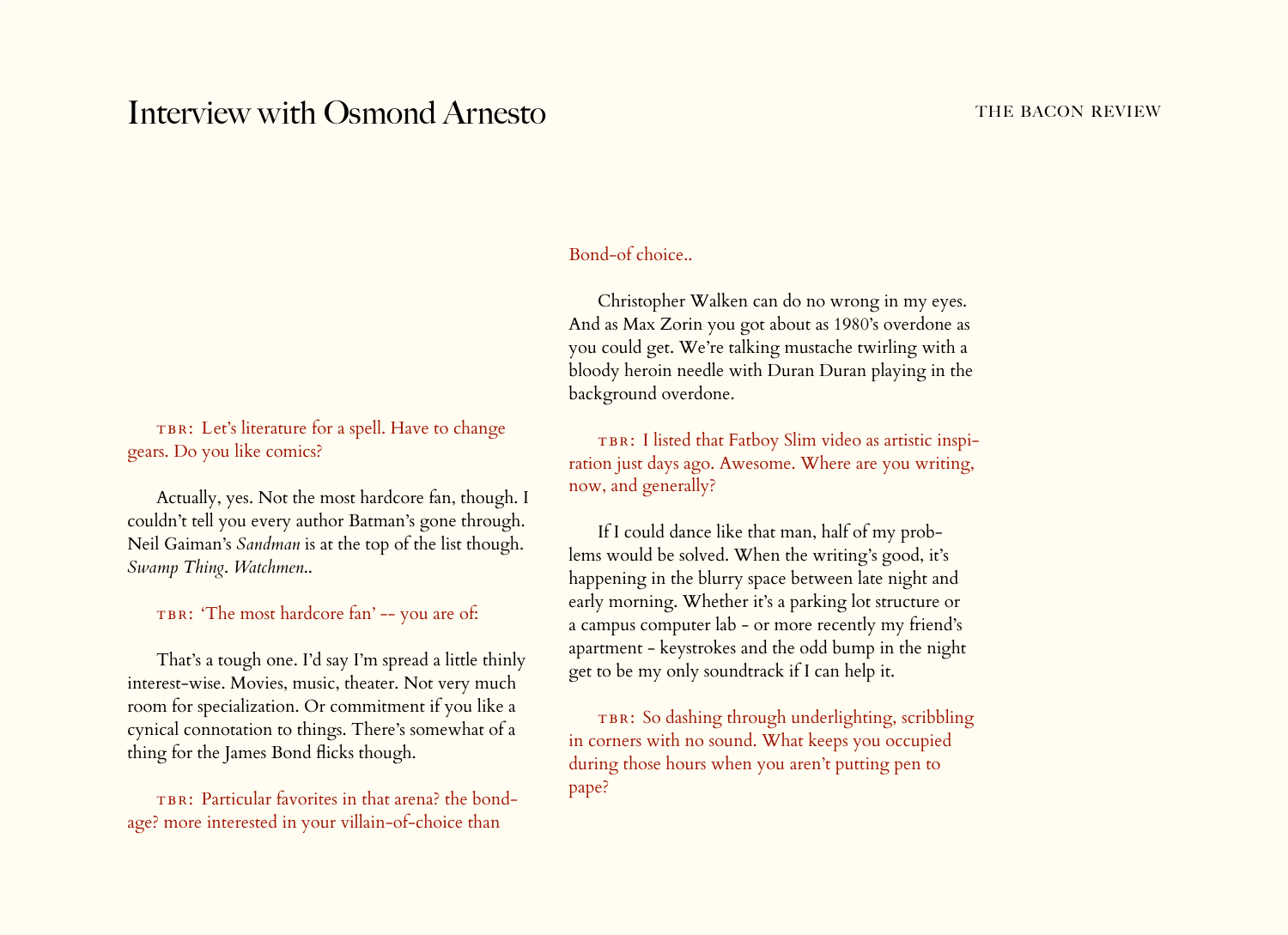Or pixel to LCD screen? Well sometimes I think I'm Bob Dylan when I strap on a guitar and a harmonica. There's always the odd job that I try to run into on craigslist, and there have been plenty of those - babysitting, yard work, moving services. If you know anyone who could use a hand... and then there's the driving. I don't know if night driver is an actual thing - it's definitely a Tom Petty song - but it's a habit. L.A., Fresno, San Fran. My car's got miles.

TBR: Hence meetings with older black dudes in cafes. Lived in california for awhile?

I chuckle at how it sounds taken out of context like that. Southern California born, raised, and ever looking north and east.

TBR: Tried Colorado yet? Sampled our delicious scenery and good natured smiles?

Farthest I've gone yet is the Grand Canyon. Twenty hour round trip, all to look at what amounts to a massive hole in the ground for half an hour. Don't get me wrong, though - it's awe inspiring. The Rockies though, they're on the list.

## TBR: Last meal you had?

Steak and potatoes about two hours ago. Last night's leftovers. One hell of a cook, if I can toot my horn for a bit. Being single for a while will do that to you, if I can un-toot it.

TBR: Ha. Un-tooted. The perks of being a celibate. Guess we can go focused on the story you gave us: where and what is Gorman?

Gorman. It's way too small to be a town. Village sounds antiquated. Community? That sounds right. The 5 runs right through it, and there's this Hollywood-esque lettering on the side of a hill telling me that GORMAN is just ahead. There's a lot more to it than food stops and the Chevron across from the 76, but I couldn't tell you much past that.

TBR: Were you driving anywhere with destination when you ran into Cor\_\_\_? or were you driving at all, I suppose, would be a lead question

You know usually I don't have much of a reason to get out of wherever I'm sleeping at the time other than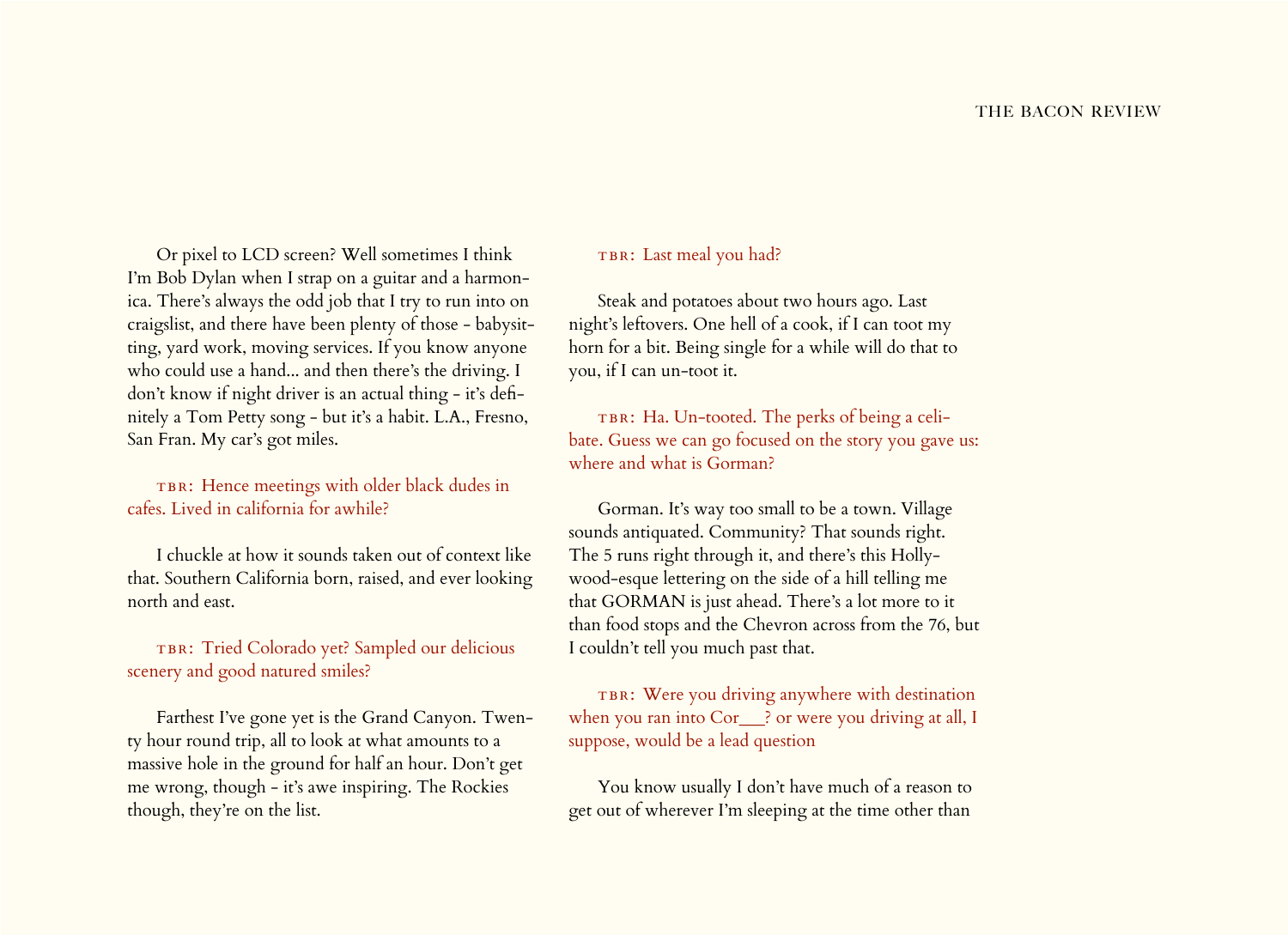the overwhelming need to just go and chase something I can't name. But this particular trip, chasing romantic interests, I think it could be safely said.

TBR: In my head, you look like Ryan Gosling. A picture is worth ... fourteen words

That's how many you've got to describe your physical self. Ready. Go.

Small, perky breasts and legs that go on for miles. I've been waiting years to answer that question like that for years now. Couldn't resist.

TBR: Got a laugh. Congratulations. Have you ever been interviewed before?

I feel accomplished. I took an acting for the camera class last summer. The professor sort of used an interview as a way to introduce everyone to everybody else, as well as getting us comfy in front of that black void of an eye they call a camera. I don't know if job interviews count.

TBR: Sure. What sort-of car do you snuggle your small perky b's into?

Hah. Toyota Corolla. 2008. More kind on mileage than the 1995 Mazda MPV was. As well as ego. Friends used to call that thing the rapist van. Now I'm just stuck with the car every college student gets.

TBR: Let's call it .. three more questions. That gives you minutes to dawdle on them, like a djinni. Hmmm. The first is a prompt: you've swallowed a mouse, the question is less about what to do about it and more what do you do with the upset woman banging on your hotel door?

'Dawdle like a djinni.' I sense some poetic tendencies. First off, I'd bless my lucky stars that it isn't the woman's upset husband banging on the hotel door this time. Second order of business is looking through the peephole. If she's got a blunt instrument of any kind I'm thinking *exits*, for I am a fragile flower and the two-story drop might lodge the mouse out of my throat if it doesn't kill me outright. If not, it wouldn't hurt too much to open the door. And if it does, hell, I like it rough.

TBR: Well said. The second is as dry as it comes. Publishing: why do you give the pieces you give, do